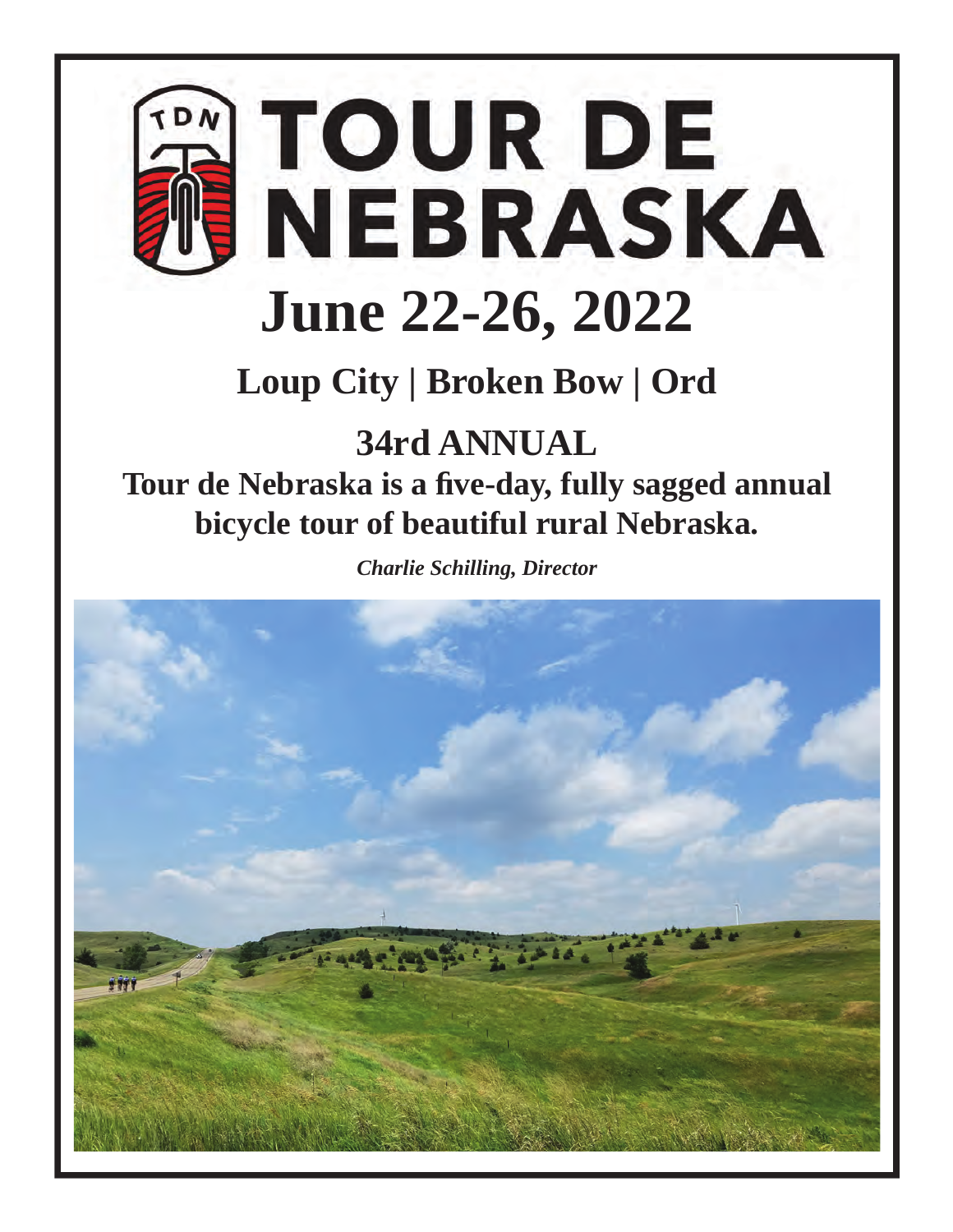

# **OVERVIEW OF THE 2022 TOUR DE NEBRASKA**

Established in 1988, Tour de Nebraska is a 5-day, noncompetitive circle tour with a unique route each year to provide all cyclists an exceptional opportunity to experience Nebraska from the seat of a bicycle.

We've never had a route much past central Nebraska, but this year, you will experience a whole new

adventure! Get ready for beautiful, scenic, peaceful, historic, welcoming western Nebraska.

# **DAILY SCHEDULE**

Breakfast is served the same time every day - 5:30-7 a.m.

# **Rest Stops**

TDN Rest Stops Coordinator Shari Rosso works very closely with every community to make plans for food, restrooms and activities, so please support their efforts and hospitality! It is very important to stop in every town/rest stop to fill up your water bottles, use the restroom and eat a snack. **These small communities go out of their way to welcome us AND the money raised goes to some wonderful community projects. PLEASE STOP AT THE TOWNS.**

Rest stop towns schedule their hours of operation based on cyclists leaving from the 5:30-7 a.m. breakfast. **If you leave before 6 a.m., towns may not be set up for you that early.**

We recommend that you carry at least \$250 or so in small bills as many of these rest stops are supported with "free will offerings" and are not equipped to take plastic. The SAGs always stop at all towns and rest stops as well, so it is a good way to catch them if needed. Be a good TDN Ambassador and support our friendly and generous local communities!

Our goal is to have a rest stop every 15-20 miles. This year's route has long miles between towns, so we've incorporated several "remote stops" where you can grab water and food to fuel you to the next stop.

# **Weather Reporting**

TDN is getting daily weather reports from the National Weather Service at 6:30 a.m. and 6 p.m. every day. In the event of severe weather, we will be sending out text alerts to keep everyone safe.

# **Early Morning Manners**

Tour de Nebraska is a camping bicycle tour. Some people start to rise and shine around 5:30 a.m. Others like to sleep later, which is fine. If you are an early riser, PLEASE SHOW CONSIDERATION TO YOUR FELLOW TOURISTS by being as quiet as possible.

If you want to get up earlier, please stake your tent or your sleeping bags away from others so you won't disturb those who are still sleeping. (This also applies to those who snore).

Early risers (before 5a.m.): leave your luggage NEXT TO the Penske truck. Do not throw it inside as the truck sometimes serves as a bedroom for our crew.

Rest stop towns schedule their hours of operation based on cyclists leaving from the 5:30-7 a.m. breakfast. **If you leave before that time, towns may not be set up for you that early.** After 5:30 a.m., however, please load your own gear on the truck! All you have to do is walk up the ramp and place your bags inside the truck. Loading the truck is a fun, bonding activity and is designed to save wear and tear on our devoted crew! For those staying at motels, please stack your bags together in one place in front of the lobby if possible.

Everyone should be packed up, with your baggage in the Penske trucks and off to breakfast by 7 a.m. and on the road shortly after. Note: Fruit, water and air pumps (with schrader and presta attachments) will be available by the sag vans each morning, so please help yourself.

# **Route Markers**

Follow your daily route maps. We use neon orange spray paint (with approval from the NE Dept. of Transportation) to mark the shoulders or right side of the highway with directional arrows and our trademark "TDN." We will mark every turn (not the straightaways) along the route.

If you have a question, please consult your map. Study them before each day's ride and refer to them if you are not sure about a turn. The first sag will leave camp about 7 a.m. If you choose to leave earlier than 7 a.m., you may not see a sag until later, so please follow your map! Also, rest stops may not be ready for early riders and we are not responsible for riders who choose not to follow the official TDN route.

Remember, sags are for emergency mechanical or medical purposes, so PLEASE stop in every town and rest stop to fill your bottles, use the restroom and eat a snack. DO NOT bypass a town or rest stop, then flag down a sag for water a few miles down the road.

# **TDN Hospitality Tent**

Cold refreshments are provided at the Tour de Nebraska Hospitality Tent after each day's ride. Please refer to the TDN app for daily location. Alcohol is not allowed on school grounds, so our local host community will help us designate a space. There are no plastic cups. **You must bring your mug to imbibe.**

Hospitality: 1-4 p.m.

# **Merchandise**

T-SHIRT AND JERSEY EXCHANGES: TDN merchandise/ exchange will be **available ONLY on Wed. and Thurs. from 1-4 p.m. at TDN Hospitality Tent locations.** We will do our best to exchange your t-shirt or jersey for another size only during these times.

Extra jerseys and other TDN merchandise will be for sale at TDN Hospitality Tent throughout the 5 days.

# **Minor Repairs and Bike Accessories**

Mechanics from TDN Cycle Crew will be available for minor repairs at the campsite every afternoon, until 5 p.m. Chain lube and air pumps are available for your use at all times, so help yourself. However, please don't ask to borrow tools, other than the pumps.

TDN Cycle Crew accepts payment for repairs/parts/equipment with Venmo, credit card or cash.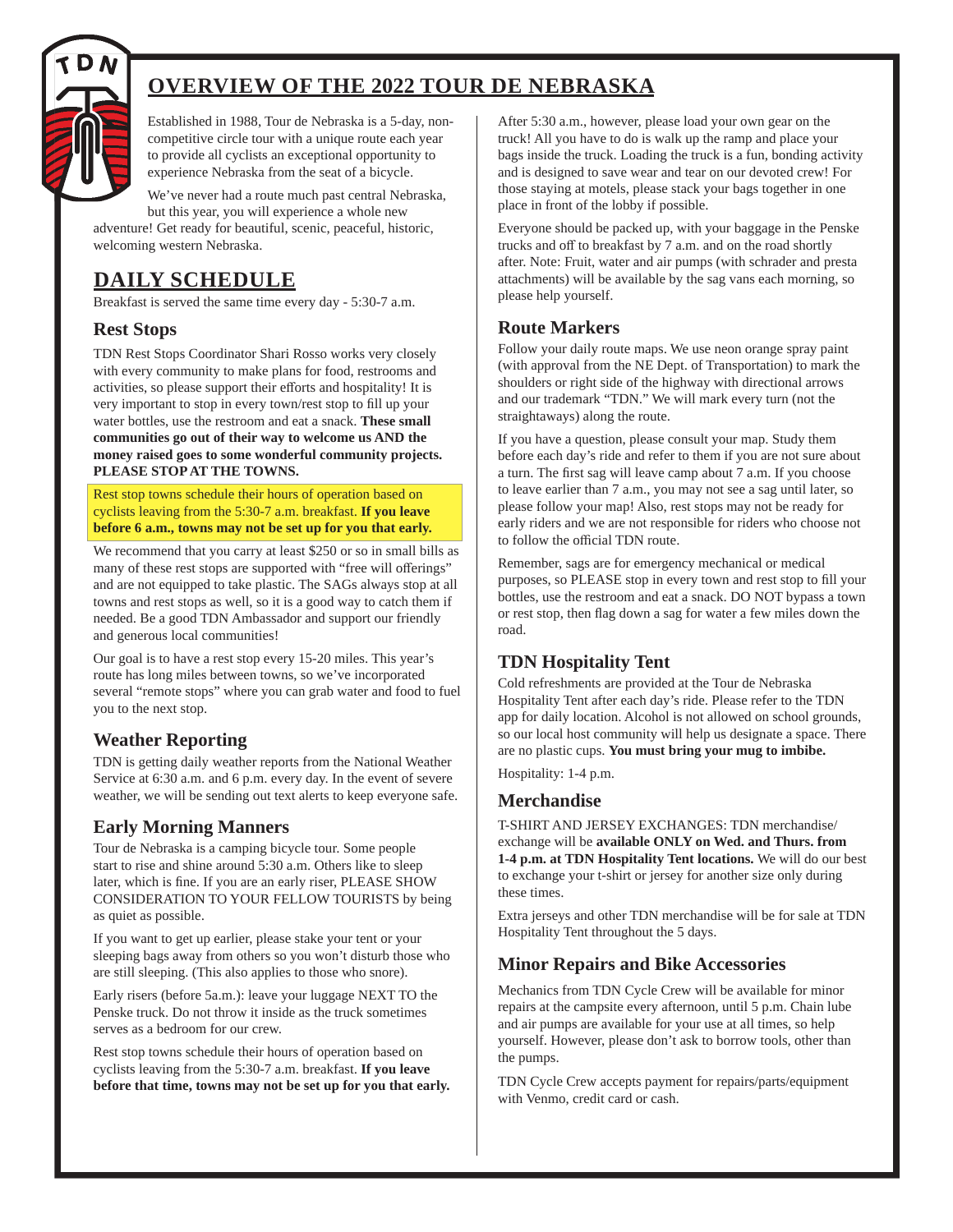

# **RIDING TDN**

# **Health Tips**

Fill your water bottles at every opportunity, stop at every town to rest, and carry an energy bar or some other food source. Stop at least every hour to replenish yourself, take a "butt break" and explore the local surroundings.

Drink before you're thirsty and eat before you're hungry. A rule of thumb is to drink one water bottle each hour. Use lots of sunscreen and lip protection with at least 30 SPF-and make sure it's not out of date. We also recommend that you ride with a buddy or in a group so you can help each other out if needed (besides, it's more fun!).

# **What to Eat and Drink While Riding**

Get at least 30-60g of carbohydrates per hour. Also some fat and protein: PBJs, skinless boiled/baked potatoes w/salt, olive oil, and parmesan. Generally one to two bottles of water per hour. Easy way to get carbs with sports drink mixes.

# **Don't Bonk!**

Feeling weak and wore down? Miss a snack or two? Reach for junk food to save your ride. Regular Coke, sweet tea, gummy bears, etc. Baked or boiled white potatoes have a higher glycemic index than table sugar, so they're absorbed into your body quick. You want simple sugars. Top things off with a little bit of fat and protein.

# **Offi cial SAG Information**

TDN Cycle Crew serves as the TDN official SAG crew. They are ready to provide EMERGENCY mechanical or medical assistance. Be prepared to do your own minor repairs. Please help yourself to fruit, water and air from any of our official SAG vehicles.

You'll see four official Tour de Nebraska SAG vehicles on the road each day: a 24' big yellow (or white) Penske truck and a smaller 16' "Little Penske" for luggage, Andy Pedley's mechanic vehicle and two white Honda Odysseys provided by Honda of Lincoln. We do not offer SAG pickups unless there is a medical or mechanical emergency. If you are planning on riding only half-days, please make your own pickup arrangements. Our SAGs are very busy!

If hot weather continues, plan to out of camp by 7 a.m. to beat the heat and ride when it's cooler. Also, drink plenty of fluids!

Complimentary fruit, water and air are available in the sag wagons at all times. When you see one of our vehicles stopped along the road, help yourself!

Sags will stop at every rest stop, in case you need assistance.

# **Obey the Law**

Nebraska law requires you to ride single file. Be courteous to passing vehicles. Never ride in the middle of the road! Inconsiderate cyclists give TDN a bad reputation! Wave at vehicles that move over!

# **AFTER RIDING**

# **Massages and Yoga**

Debra Quandt-Smedra, 402-440-6569

Pat Spencer, 402-429-3054

Please call or text Debra or Pat to book your massage appointment. Likely, they will be setting up in each of the schools. Treat yourself and you will be glad you did! Each therapist sets their own rates.

Yoga: Free yoga sessions will be led by Madeline Wiseman at 3 p.m. Wednesday through Saturday. The location is TBD. Likely, we will send a daily text alert.

# **Luggage Pickup from Motels, B&Bs**

IF YOU ARE STAYING AT A MOTEL: Take the community shuttle to your motels the day you arrive. You may or may not be able to take your bike on the shuttle, so plan accordingly. No shuttles in the a.m.

In the morning, just leave your gear outside the lobby's front door for pickup by the Penske. See the lodging list at tourdenebraska.com for locations where we'll pick up luggage.

# **Responsible Rider Pledge**

#### **Health & Safety**

Helmets must be worn at all times while on your bicycle.

#### **COVID-19 Guidelines**

Purchaser assumes all COVID-19 related risks and all state and local guidelines apply. Riders will be required to:

Be healthy to participate

Depending on COVID at the time of the ride, indoor camping at school may require proof of vaccine or negative rapid test

Test yourself if you start having COVID symptoms (congestion, fever, runny nose, diarrhea, headache, etc.). If you are positive, isolate (or go home) per CDC recommendations to prevent spread to other TDN riders, crew and partner communities.

Thank you to the TDN COVID Mitigation Plan Committee:

| Dr. Bob Rauner | Charlie Schilling | Susan Rodenburg      |
|----------------|-------------------|----------------------|
| Shari Rosso    | Matt Hopken       | Kimberly Schilling   |
| Rich Rodenburg | Jordan Messerer   | <b>Rick Dockhorn</b> |

# **Next Year's 35th Tour de Nebraska June 21-25, 2023**

We do our best to plan a safe, well-organized tour for you to enjoy. Thank you for coming.

If you have ideas or suggestions to help us improve Tour de Nebraska, let us know!

> **Charlie Schilling** *schilling.charles@gmail.com*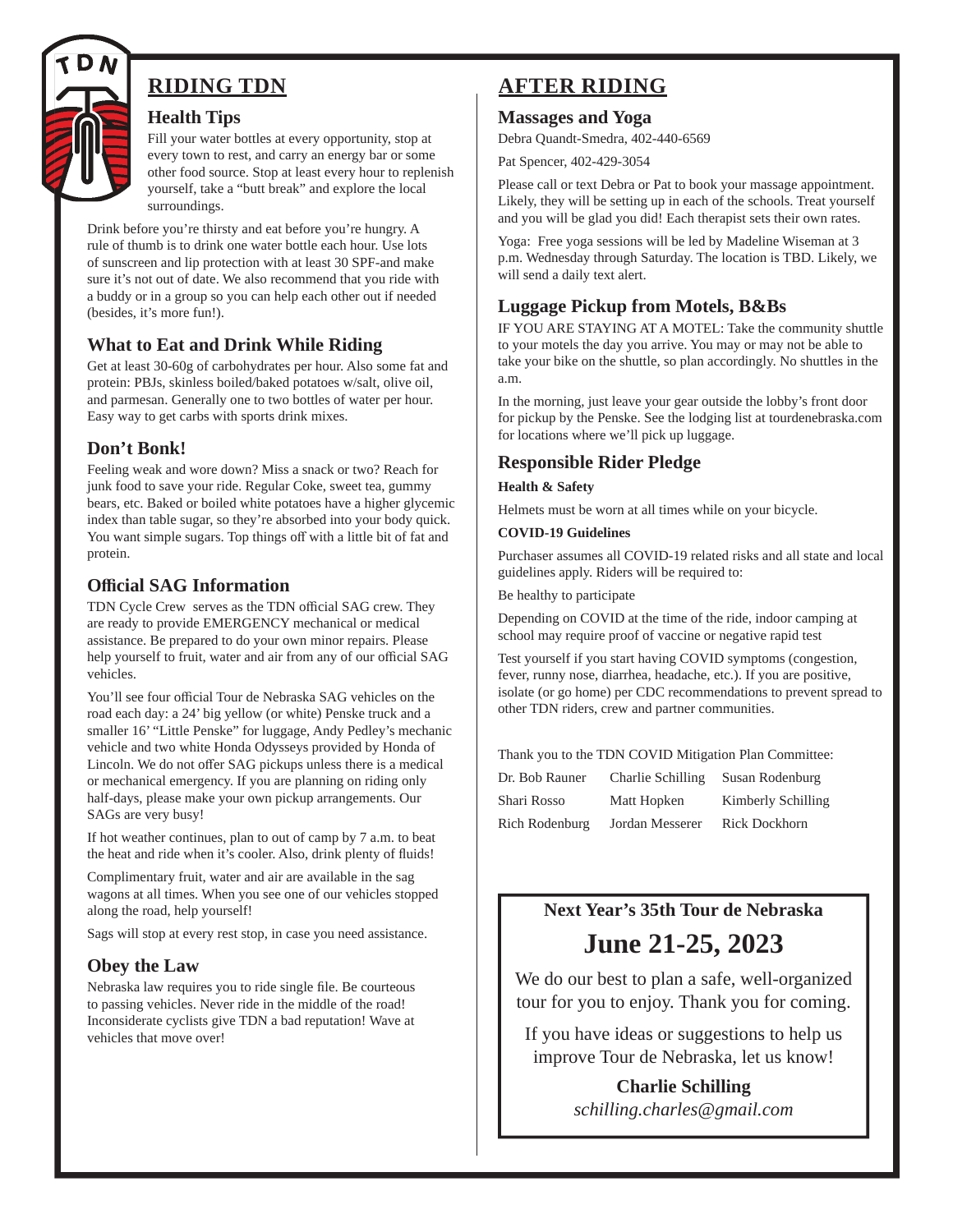

# **CONTACT INFORMATION**

#### **TDN Staff :**

Director, Charlie Schilling: 402-320-3384 Kim Schilling 712-326-9964 Sydney Schilling 712-326-8591 Rich Rodenburg (SAG) 402-440-7570 Brett Ford (SAG) 402-681-7889 Anthony Rodriguez 515-441-4570 Ted Hoover 651-414-1476

#### TDN Cycle Crew:

Rick Dockhorn 402-430-1850 (Little Penske) Debe Dockhorn 402-440-7072 Andrew Pedley 402-850-5227 John Kohte 612-245-4095 Marty Adtkins 402-659-0589 (Big Penske) Oscar (Rick's grandson)

Blondo Video Productions: Joshua LaBure 303-875-3841, Topher Booth 402-707-3562

Host Communities: Chuck Radtke 308-850-3676, Stephanie Grafel 308-872-5691, Katie Walmsley 308-728-7875

Weather: NEMA, Nebraska Emergency Management Agency Mark Rempe, Director, Custer County, mrempe@ custercountyne.gov, 308-872-3349

TDN will be getting daily weather reports from the National Weather Service.

Bikes to You Shower Service Craig Cooper 641-990-4820 UNL Outdoor Adventures (Premium Tent Service): Jordan Messerer 402-309-9317 Audrey Krimm 301-873-8039 Anna Graf 308-340-4596

# *Emergency Contacts:*

#### https://nesheriffsassoc.org/about/counties/sheriffs.php

Craig Wacker, AICP 402-479-4623 Planning Manager craig.wacker@nebraska.gov

Nebraska State Patrol 402-479-4985 cody.thomas@nebraska.gov mike.meyer@nebraska.gov mike.gaudreault@nebraska.gov

#### *TAG YOUR BAGS*

During check-in, tag your bag with the right color. Luggage will be dropped each day at the outdoor camping sight. There will be shuttle support to get your luggage to the indoor camping and hotel/motels.



# **TDN CHECKLIST**

#### *What to bring for the tour:*

- Cycling shorts (2 minimum)
- Cycling jerseys/t-shirts (6 total)
- Socks (3 pr)
- Underwear (not to wear under bike shorts!)
- Windbreaker/rain jacket
- Light sweater/long sleeve shirt
- Jeans or long pants
- Swimsuit if you swim
- Camp shoes
- Deodorant/toiletries/wet wipes
- Tent (if you sleep outdoors) and ground cloth
- Sleeping bag and pillow
- Air mattress/pad
- Quick-dry towel
- Mosquito repellent
- Clothes pins and nylon cord to hang laundry
- Flashlight, ear plugs (to shut out snoring!)
- Mobile phone/charger
- Cable and lock
- Ibuprofen
- Backpack/small bag to take your stuff to showers

#### *What to carry on your bike:*

- Small tool kit with the following:
- Tire levers, bike tool, patch kit, spare tube
- Frame pump and/or CO2 cartridge(s)
- 2 water bottles
- Rear flashing taillight and bright front headlight

#### **Suggested items to carry:**

- Waterproof sunscreen
- Lip balm (w/sunscreen)
- Butt butter (chamois cream, if needed)
- Energy bars, snacks
- Cash for rest stops (small bills), ID, credit card
- Light jacket
- Ibuprofen

#### *What to wear on your bike:*

- Helmet (mandatory)
- Cycling gloves
- Cycling mirror (for helmet or bike)
- Cycling shoes (highly recommended)
- Cycling shorts
- Sunglasses (for eye protection)

# *Rick Dockhorn's Packing Instructions*

- Pack 2 soft-sided bags (not to exceed 40 lbs. total) with your personal stuff and other for your tent/camping gear.
- Tag your bags! Do not put everything in one huge bag. No plastic tubs! Carry your own bags.
- A small, light bag chair.
- Indoor campers: Air mattresses are allowed; cots that might damage the gym floor are not.

# **TIRE PUMP: TDN Cycle Crew has tire pumps.**

**DON'T FORGET: GOOD HUMOR! Tag your bags!**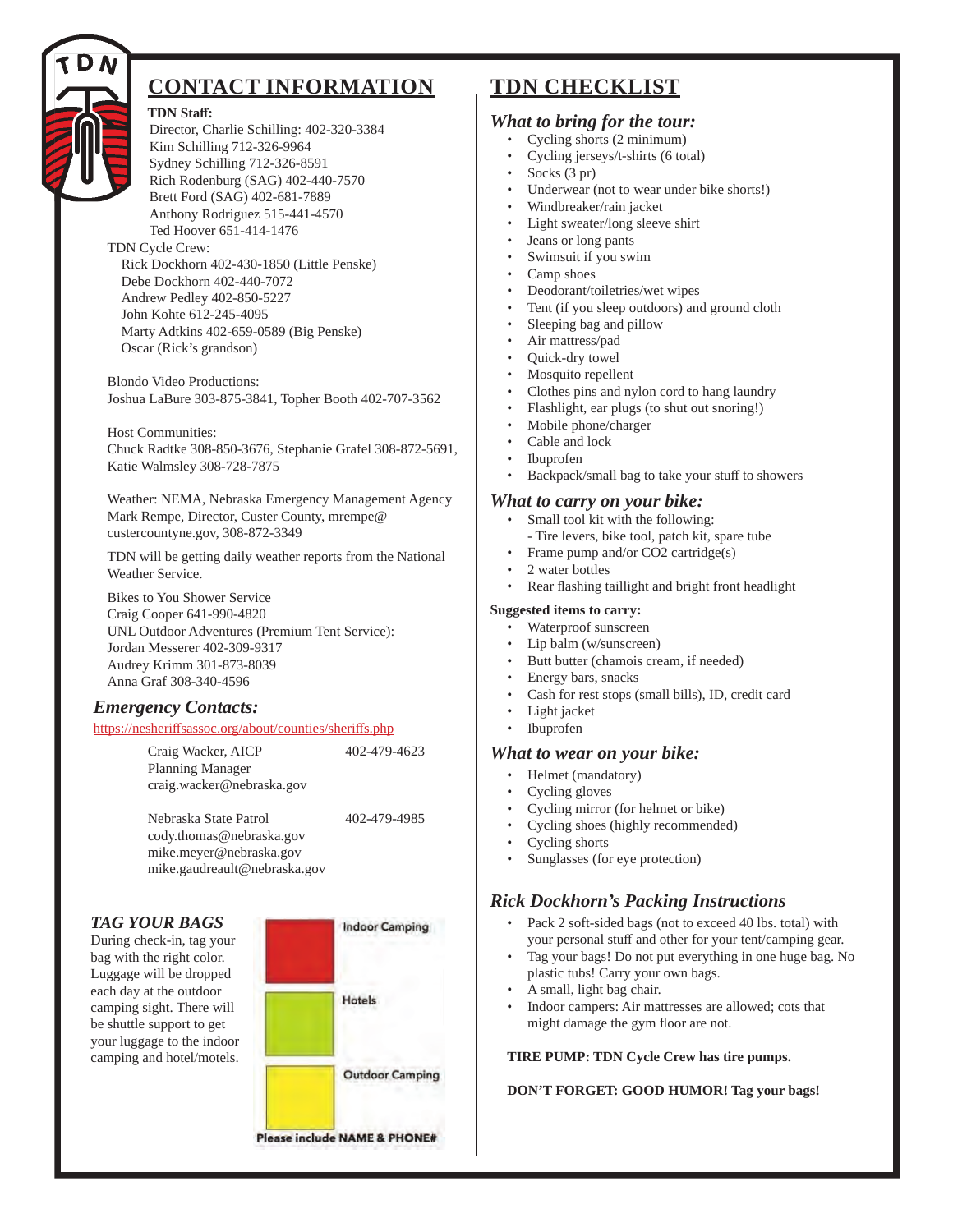

# **Fixing a Flat**

Please be prepared to fix your own flats on Tour de Nebraska. If you're really lucky, you won't have any. You might consider putting sealant or "slime" in your tubes or use pre-slimed tubes. Some tubes and tires are more flat resistant than others, so please consult with your local bike shop. It is recommended you **practice** 

**changing a flat BEFORE the TDN.** If you have a flat on the road, don't panic-- with a little practice you can do this easy repair on your own. It only takes a few minutes if you complete the task correctly. We have arranged a list in chronological order for task completion.

Carry these tools on your bike: Tire levers, patch kit and/or new tube, hex wrench kit if you don't have quick release wheels, frame pump.

First, release brake or remove brake cantilever wire so that you can get the wheel off. Then:

If you are replacing the tube:

- 1. Undo the quick release or get the appropriate size wrench and remove the wheel from the frame.
- 2. Completely deflate the tire if there is any air left in the tube.
- 3. Use the tire levers to remove one side of the tire from the rim. You might have to use more than one lever to get the tire to come off of the rim.
- 4. Removing the whole tire is not necessary.
- 5. Remove the tube from the tire cavity.

#### If you are patching the tube:

- 1. Find the puncture by inflating and listening or inflating and dunking under water (spit works well).
- 2. Dry and clean puncture area.
- 3. Use sandpaper to thoroughly sand the area around the puncture. This is the most important part. Make sure you do this step well. Sanding the area increases the adhesive ability of glue.
- 4. Apply a thin layer of glue and allow to dry for 2-3 minutes before applying the patch. (If you are applying an instant patch, put instant patch over hole and rub area firmly to set adhesive backing).
- 5. After the thin layer of glue has set, apply the patch over hole and rub firmly with fingers or rounded object such as the tip of the plastic tire iron.
- 6. Allow a few seconds for glue to completely set and peel the clear plastic off of the rubber patch.

Putting it all back together:

- 1. Put some air into the tube so that it holds a circular shape, not too much air though, it will make it hard to get the tire back on.
- 2. Make sure you check the entire inside of the tire for any thorns, rips, etc. If a cut or rip is discovered, a "boot" may need to be used to keep the new tube from blowing out the cut. Boots can be made from match flaps, folded dollar bills, etc.
- 3. Place tube back into the tire cavity.
- 4. Put tire back onto the rim. This is the hardest part next to getting the tire off.
- 5. You can use the tire levers to get the last bit of tire back onto the rim. They will help you "snap" it back on. It is better though to use your fingers to avoid "pinching" your new tube and creating another leak.
- 6. Make sure the valve is pushed in enough so that the valve itself does not get in the way of the tire bead and clinching groove.
- 7. Inflate tire being careful not to bend the valve.
- 8. Replace wheel onto bike.
- 9. Reattach brake cable.
- 10. Spin wheel to ensure brake is not rubbing.

# **Code of Ethics**

#### **Please read before the tour begins! Organizers will:**

- Promise to do all that is possible to keep cyclists safe at all times. Safety is our #1 concern.
- Provide information about Nebraska laws pertaining to bicycling prior to the event.
- Acknowledge all are open to vehicular traffic; all rules of the road and Nebraska laws pertaining to bicycling must be obeyed.
- Provide the Nebraska State Patrol, Nebraska Dept. of Transportation, County Sheriffs, County Emergency
- Teams and City Police staff route maps and descriptions.
- Use lesser-traveled where possible and practical, or with suitable shoulder, and coordinate all routes with the Nebraska Dept. of Transportation.
- Ask participants or groups to withdraw from the ride if they continue to ride in an unsafe manner after receiving a verbal warning.
- Require all host communities to have an emergency plan in place.
- Not be responsible for Nebraska weather, and to inform participants about weather events that may adversely affect cycling conditions.
- Call 911 in case of a medical or weather emergency.
- Provide non-emergency support names numbers are provided on all daily maps.

#### **Participants will:**

- Report to organizers and volunteers any safety issues related to the road or event.
- Check in and sign liability waiver before the start.
- Immediately advise event organizers if they see anyone or groups riding in an unsafe manner.
- Call 911 in the case of a medical emergency. Non-emergency support names numbers are provided on all daily maps.
- Wear a helmet that meets CPSC, ANSI and/or Snell (or similar standards).
- Be responsible for ensuring that their bicycle is in good working order before the event.
- If possible, wear mirrors and avoid headsets or ear buds for safety reasons.
- Understand that Tour de Nebraska is a noncompetitive tour, not a race.
- Take responsibility for their own safety, and for knowing and complying with the applicable vehicle codes.
- Ride in a safe and courteous manner; and stay to the right, except when passing.
- Understand all participants under the age of 18 must be accompanied by their parent or a legal guardian.
- Understand no alcohol or illegal drugs are allowed on school property.
- Refrain from being under the influence of drug or beverage product, which could impair their riding judgment while participating in the event.
- Avoid riding in groups larger than 16 cyclists. Groups should be at least 100 meters apart on the road to allow other vehicles to pass safely.
- Be responsible for ensuring they are sufficiently fit for this tour.
- Agree to read the Tour de Nebraska Handbook before the event so they are thoroughly aware of the route descriptions and event guidelines designed to ensure a safe experience.
- Notify organizers if they withdraw from the event.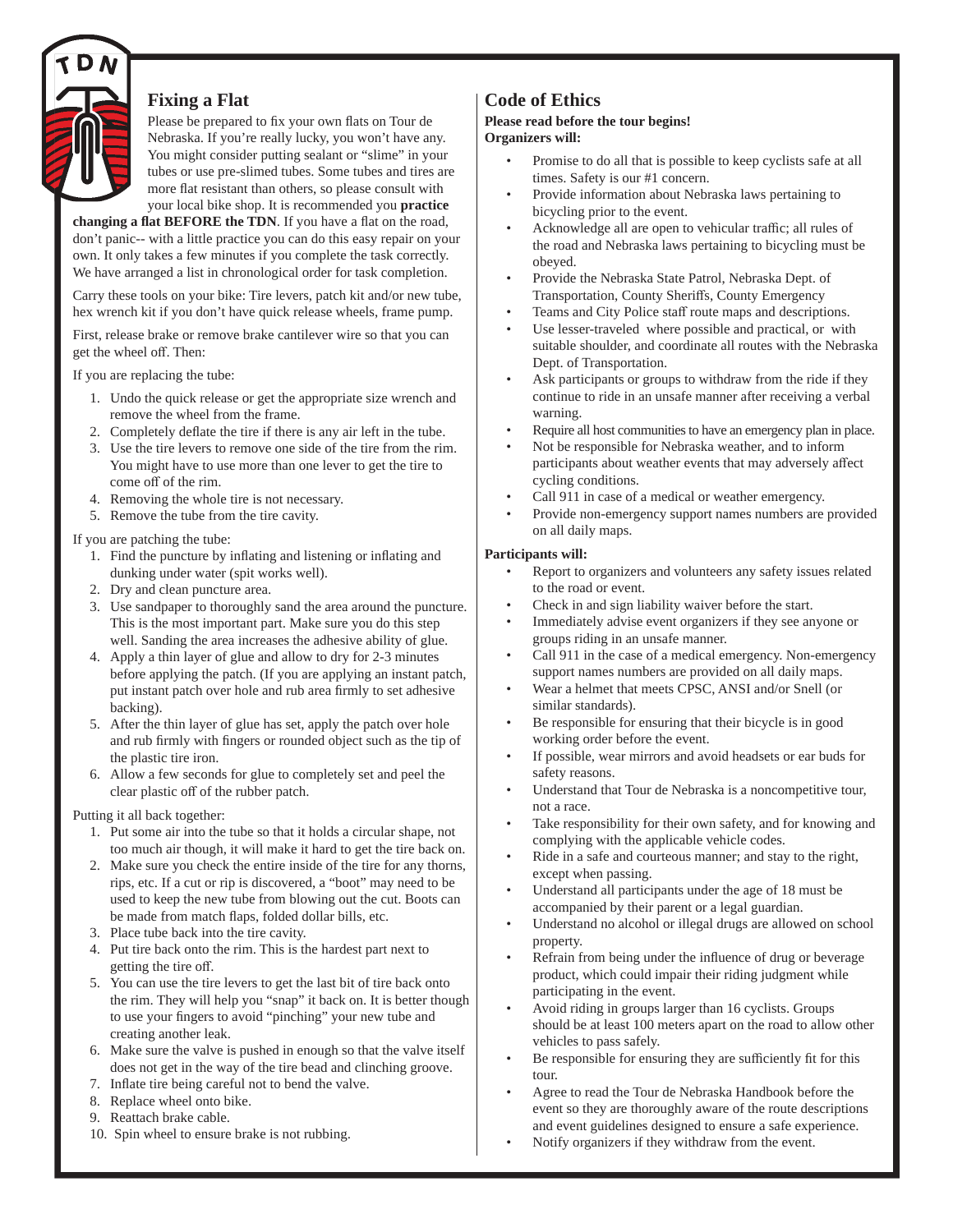

# **Night Before: Loup City**

**TDN Check-In:** 4 - 7 p.m., Loup City High School High School

**Parking**: Secured long term parking will be near the high school. Look for signs to assist with parking at the High School. Campers are invited to camp in and around the High School.

**Luggage**: Wednesday mornging, bring your luggage to the High School and load your luggage in the Penske truck.

#### **LOUP CITY CAMPING & LODGING INFO**

Tues. Night Camping and Tour Lodging: Tent camping and restrooms are available starting at 3 p.m. Tuesday, June 21 at Loup City High School. There will be port-a-potties at Loup City High School and restroom facilities inside Loup City High School.

#### **Things to do:**

- City Pool is open and FREE to TDN. Pool closes 5:30 p.m.
- "Check Mate" the play, starts at 8 p.m. at the High School
- There is a trolley to move you around the community, running continuous loops downtown, to the pool, to the highway (Historical Society & Colony Inn), and back from 3 p.m. through 8 p.m.
- Sherman County Historical Museum is open for you to tour!
- Supper starts at 5:30 p.m. at High School menu: Sloppy Joe Sandwiches with potato chips, pie, ice cream, lemonade, tea, water hosted by Methodist Ladies
- Breakfast is hosted by Boosters Social Committee and is FREE to all riders from 5:30 a.m.-7 a.m. The a la carte menu includes (select two items): breakfast wrap, waffles, yogurt, bagel and fruit. This menu is "grab n' go" friendly for those wanting to get on the road to beat the heat!
- WiFi available at the high school!
- The Loup City Lanes bowling alley is also open and has pizza, etc.
- Loup City Diner is open until 6 p.m.
- Colony Inn is open after 5 p.m.

If you are staying at a hotel/motel during the tour: No shuttles in the a.m. In the morning, leave your gear outside the lobby's front door for pickup by the Penske. Those staying in host homes or B&Bs need to arrange for their gear to be returned to the Penske. Check with Charlie to confirm your hotel is on the luggage pickup route.

Hotels:

- Frederick Hotel
- Colony Inn

\*Riders will drop off their luggage on Wednesday morning at Loup City High School and the long-term parking is located at Loup City High School.

# **Let's Ride!**

# **Day 1: Loup City>Broken Bow - 45 miles**

**DEPART BY** 7 a.m.

**Late TDN Check-In:** 5:30 - 7 a.m.

**Breakfast:** Loup City High School, 5:30 - 7 a.m.

**Breakfast Menu:** Breakfast is hosted by Boosters Social Committee and is FREE to all riders from 5:30 a.m.-7 a.m. The a la carte menu includes (select two items): breakfast wrap, waffles, yogurt, bagel, and fruit. This menu is "grab n' go" friendly for those wanting to get on the road to beat the heat!

**Luggage Dropoff** - load your own bags at the Penske truck.

**Today's route:** 1st number is distance, 2nd number is total distance of daily route

**Heat & Weather Scheduling:** PLEASE DO NOT leave before 5:30 a.m. Rest stops are scheduled based on departure time. If you leave before 5:30 a.m., be prepared with extra water & food. Do not leave if there are thunderstorms in the area.

**Remote Stop: 8 miles** - 7 - 9:30 a.m. - The Arcadia Booster Club welcomes you with light snacks - Oatmeal energy bites- lots of different flavors to try! Trail mix, Gatorades, water. Free will donation.

**Arcadia: 6/17 miles** - 8 - 10 a.m. - Forged in Faith Ministry is partnering with Fields of Provisions Farmer's Market to host riders at 145 N. Hastings. Homemade kolaches, nut rolls, biscotti, fruit bars, gluten-free cinnamon rolls, & more! Forged In Faith Oak Ministries will serve homemade biscuits & sausage gravy, vegan/ vegetarian breakfast items, water & lemonade. WOW!

Shade & additional restrooms in Arcadia's park, 1 block from the rest stop along the river. Visit Carnegie Library & Veteran's Memorial Park in the center of town. Don't miss the murals & historical markers on each end of town. Special music from 9-10 a.m. by Madi Dodson. Free-will donations go to fund retreats and ministry operations.

**Westerville**: 14/31 miles - 10 - 11:30 a.m. - Team TDN will meet you with snacks to fuel you on to Broken Bow.

**Arrive Broken Bow: 14/45 miles** - You made it! Day 1, CHECK!

# *Arrival in Broken Bow*

#### **INFO & ACTIVITIES**

**TDN Headquarters & Outdoor Camping:** Melham Park. **Indoor Camping:** Broken Bow High School

Shuttles: School busses will be departing from Melham Park to Kinkaider, starting at 12:30 p.m. and going every half hour until 9 p.m.

**TDN Hospitality**: 1 - 4 p.m. @ Kinkaider Brewing Company **Kinkaider Live Music**:

- 2 4 p.m. The Begats
- 5:30 8:30 p.m. The Wildwoods

#### **Food Trucks / Dining @ Kinkaider Brewing Company**:

- Kitchen will be open at noon!
- Smoken Hot BBQ Foot Truck, 4 8 p.m.
- Dine around town if you don't go to Kinkaider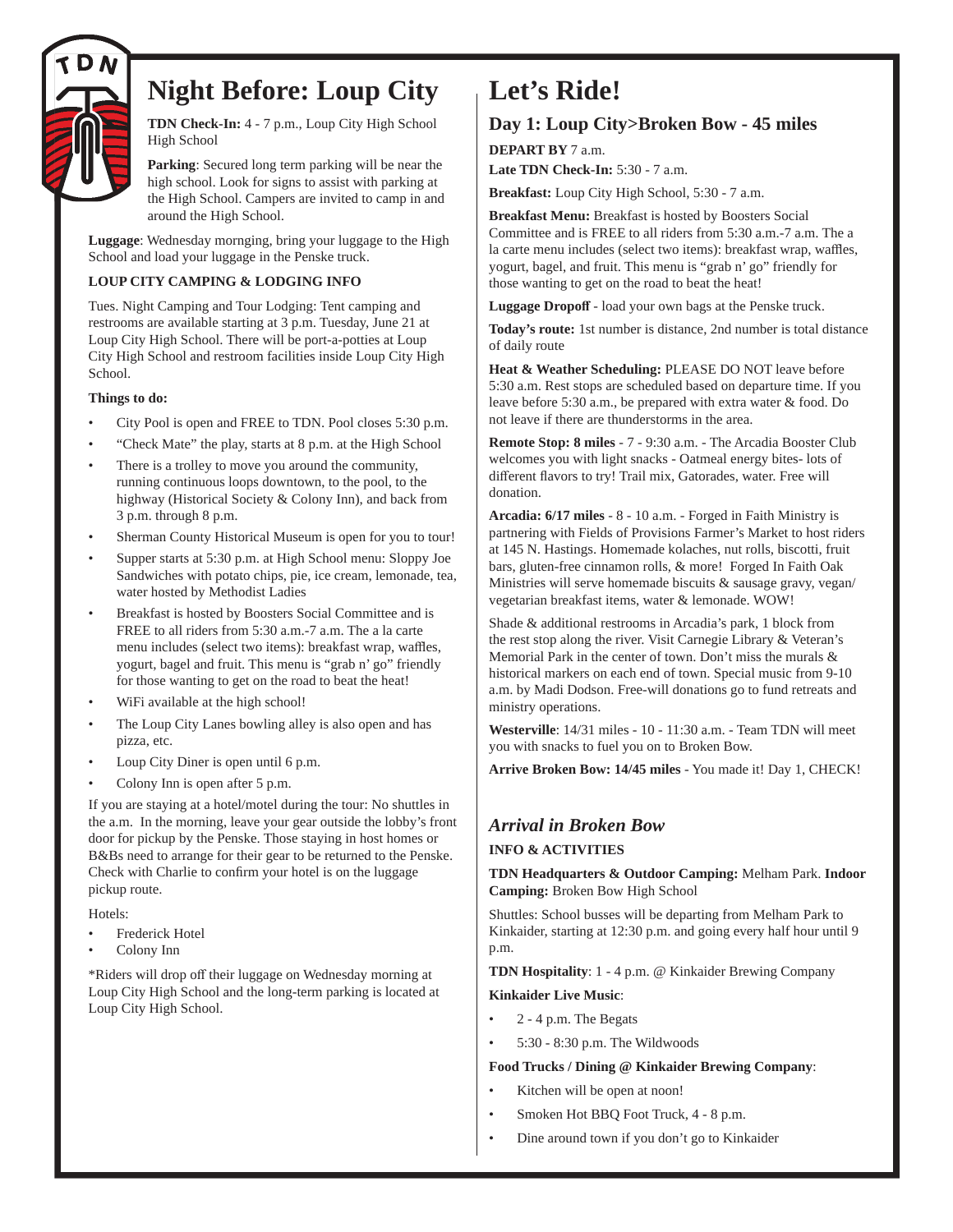

## **Day 2: Ride Around Broken Bow - 57 miles Breakfast at High School:** 5:30 - 7 a.m.

**Menu**: The Broken Bow Rotary is hosting us with the following breakfast menu: oatmeal with fruit, scrambled eggs, sausage & ala carte items available. Prairie Grounds is serving coffee!

**Campsite Coffee: TDN Tent @ Park will have Normal** Roasting Company and Coffee Lab every morning

Wed-Sun at 6 a.m., first-come, first-served.

**Remote Stop at Hwy 70/58**: 10.25 miles - 6:30 - 8:30 a.m. - Callaway Market hosts us at the top of "Democrat Hill," on Callaway Road at the intersection of Meadowlark Lane. Bottled water, Gatorade, energy bars, apples, oranges & bananas. – Free will donation.

**Callaway**: 12/22 miles - 7:30 - 10+ a.m. - The Callaway Chamber welcomes TDN at the mini-park, Kimball St. & Grand Ave. Play games, rest, mix and mingle.

**History**: Visit Seven Valley's Historical Society Museum: 100 North Grand Ave. Pioneer history & memorabilia. Open from 8 am - noon. First Custer County Courthouse, the original log cabin, built in 1878, @Morgan Park, 1/2 block north/1 block east of museums. A must see!

**Cool off !** Callaway Public Schools, open 7 a.m., 110 North Needham Ave. Restrooms, water & wifi, AC. More restrooms at Morgan Park. Callaway Community Center, 200 West Kimball Street, (1 block west of downtown) large indoor area open for cooling off, restrooms.

#### **Dining Options**

- Mrs. Robinson's Café Open 7 a.m. with breakfast burritos  $&$  breakfast/lunch menu - iced coffee, cappuccino, soft drinks. 204 East Kimball
- Country Partners C Store Open 6 a.m. Breakfast sandwiches, tornados, breakfast pizza, coffees, ice cream. 301 South Grand Ave.
- Smokin' Hot BBQ Exceptional food truck downtown with full breakfast: biscuits/gravy, burritos, smoked sandwiches, pork/brisket.
- Shotgun Annie's Saloon Open 11 a.m. Burgers, tacos, sandwiches, beer, wine, liquor. Free game of pool. 107 West Kimball.

**Oconto**: 14/36 miles - 8:30 - 11:30 a.m. - United Methodist Church hosts riders with light snacks at the Oconto Community Hall, 6th & Grand. Water, cookies, & veggies. Take a selfie at the Oconto Sculpture Garden, post & **tag @tourdenebraska!**

**Remote Rest Stop at Hwy 790/21**: 11/47 miles - 10 a.m. - 1 p.m. - Team TDN is ready to recharge you for the last 11 miles to Broken Bow!

**Arrive in Broken Bow**: 10/57 miles - Back home again!

# *Thursday in Broken Bow*

**TDN Hospitality**: 1 -4 p.m. @ Melham Park

**TDN Riders on the Square**. Farmers Market goes until 3 p.m. and then music will set up after that.

**New Riders Reception**: 4 p.m., Broken Bow High School. Meet and greet for riders new to bicycle touring. Hosted by TDN Ambassadors Shari Rosso and the Just Sayin' team. Ask any tour questions you may have. Meet and greet for new TDN riders.

**Legends Bar & Grill**

**Live Music** TBD

**Dine Around**: Area restaurants

**Broken Bow Lodging**:

These hotels/motels will have luggage pick-up by the Penske.

- Historic Arrow & East Motel 308-872-6662
- Cobblestone Hotel & Suites 308-767-2060

\*If you are staying somewhere else and need luggage assistance/ pick up, please see Rick Dockhorn or Charlie Schilling.

# **Day 3: Broken Bow>Ord - 55 miles**

**Breakfast:** 5:30 - 7 a.m. @ the high school

**Menu:** The Broken Bow Chamber is serving pancakes with lots of delicious toppings!

**Campsite Coffee: TDN Tent @ Park will have Normal Roasting** Company and Coffee Lab every morning, Wed-Sun at 6 a.m.

**Remote Rest Stop**: 15 - 6:30 -8:30 a.m. - Team TDN starts the day off for you at the Round Valley Schoolhouse with breakfast bars & donuts.

**Sargent**: 13/28 - 7 - 11 a.m. - Welcome to the Chokecherry Capital of Nebraska! Ride to the City Park, Hwy. 183 & Main Street. Enjoy a variety of snacks, cinnamon rolls & energy bars. Our pool needs repairs! Your donations go towards the cause.

**National Hall**: 15/43 - 9 a.m. - 1:30 p.m. - Might be early, but you have miles ahead. Have an early LUNCH! Sloppy Joes, Sloppy Joe/Baked Potato (GF), Baked Potato/Beans, chips, Snack bag celery/carrots, Kolaches! Cookies! Morning Glory Muffin (GF/V). Water, iced tea, Gatorade.

History: The National Hall was built in 1909 & is listed on the National Register of Historic Places. Served as a meeting hall for the Czech community.

**Ord**: 12/55 miles - Welcome to Ord!

#### *Arrival in Ord*

**TDN Headquarters & Outdoor Camping**: Bussell Park. **Indoor Camping**: Ord High School

**TDN Hospitality** 1 - 4 p.m. @ Bussell Park

**Ord swimming pool open** (FREE to TDN riders) 1 - 5 p.m. & 6:30 - 8:30 p.m.

**"Get Tanked" Tubing** @ 2 p.m. - meet at park 15 minutes prior and look for trolley ("Get Tanked" will have a 14 person vehicle and the trolley will take the rest of the tubers.)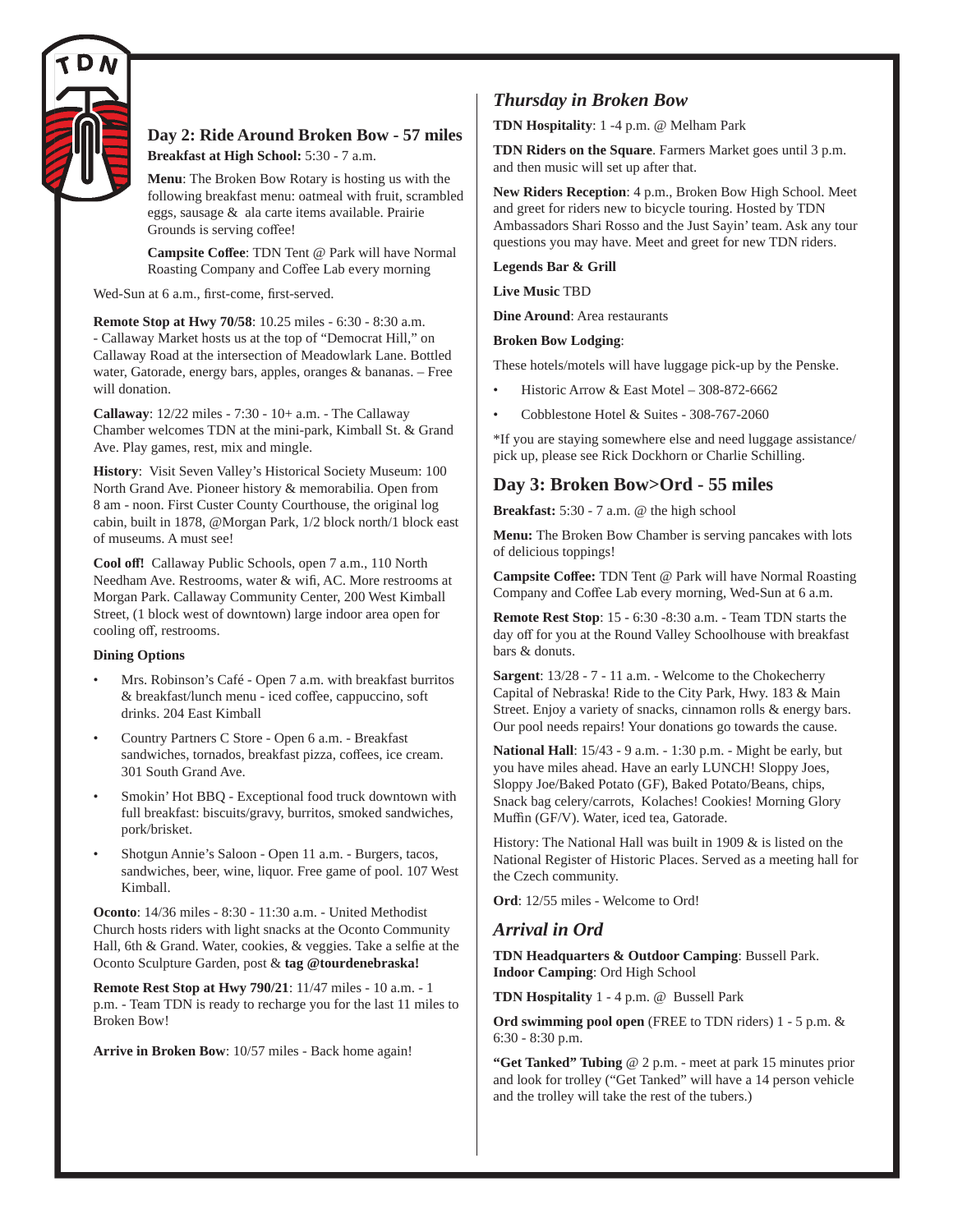

**Ord Farmer's Market** in downtown, 5 - 6:30 p.m.

**Dine Around**: Enjoy area restaurants!

Princess Bride movie event at The Golden Husk. Enjoy costume contest, trivia, themed snacks and the classic movie! Tickets can be purchased at the door, \$10/ person or \$35/family.

**Motels:** Airport Motel - 308-728-3649

\*If you are staying at a hotel/motel during the tour, stop by the TDN registration table and make sure your hotel/motel is on the luggage pickup route

## **Day 4: OPTIONS DAY: 33-, 48-, 100-miles**

**Breakfast** - 5:30 - 7 a.m.

**Campsite Coffee**: TDN Tent @ Park will have Normal Roasting Company and Coffee Lab every morning Wed-Sun at 6 a.m., first-come, first-served.

#### **33-mile Route**

• **Hwy 70/91 Schultz Ranch**: 16/33 miles - 6 a.m. - A quick ride north to the Schultz Ranch, out-and-back to Ord. The ranch is almost a mile short of the Hwy 70/91 intersection. Team TDN will have light snacks & water.

#### **48-mile Route**

- **Schultz Ranch**: 16 miles 6 a.m. Team TDN will have light snacks & water.
- **Ericson**: 8/24 miles 7:30 a.m. The Ranch Cafe at the Ericson Sale Barn is serving breakfast. Order from menu & enjoy! Head back to Ord. Everyone's gotta see a sale barn!!! (no sale, though.)

#### **100-mile Route**

*\*Take your own supply of water and snacks while riding longer miles. Grab extra provisions in Burwell, Taylor, Sargent businesses.*

- **Schultz Ranch**: 16 miles 6 a.m. Team TDN will have light snacks & water.
- **Ericson**: 8/24 miles 7:30 a.m. The Ranch Cafe at the Ericson Sale Barn is serving breakfast.
- **Burwell**: 14/48 miles
- **Taylor**: 15/63 miles
- **Sargent**: 7/70 miles
- **Remote Rest Stop at 2nd Wind Ranch: 12/82 miles (WATER ONLY)**
- **Arrival 18/100 miles**: Ord! Congratulations Century Riders!

# *Arrival in Ord*

**TDN Headquarters**: Bussell Park

**Breakfast**: 5:30 - 7 a.m. @ United Methodist Church

**TDN Hospitality** 1 - 4 p.m. at Bussell Park, Don't forget to bring your cup!

**Ord swimming pool** open (FREE to TDN riders) 1 - 5 p.m. & 6:30 - 8:30 p.m.

**Water Activities** - Everything is pre-sold.

**Kayaking & Canoeing** @ 11 a.m. - meet at park 15 minutes prior and look for trolley (Hosted by Ord Veterans Group)

**"Get Tanked" Tubing** @ 1 p.m. - meet at park 15 minutes prior and look for trolley ("Get Tanked" will have a 14 person vehicle and the trolley will take the rest of the tubers.)

**Kayaking & Canoeing** @ 2 p.m. - meet at park 15 minutes prior and look for trolley (Hosted by Ord Veterans Group)

**Ord Museum** is doing some fun live historical character presentations (or as they call it, a wax museum) as well. 4 p.m. and 7 p.m.

**TDN Street Festival** @ 5 p.m. @ Scratchtown Brewing Company

Featured food trucks/vendors:

- Gilded Swine
- Jubilee (Mexican)
- Todsen's (Prime Rib Sandwiches)

4:30 p.m. Meal tickets start to get handed out (look for TDN crew)

Choose from three amazing and tasty food trucks/vendors. Bon appetite.

- 5:30 p.m. The Jack Rodenband (first set)
- 7 p.m. TDN Annual Awards & Program
- 7:30 p.m. The Jack Rodenband (DANCE set!)

**Motels**: Airport Motel - 308-728-3649

\*If you are staying at a hotel/motel during the tour, stop by the TDN registration table and make sure your hotel/motel is on the luggage pick up route

# **Day 5: Ord>Loup City - 30 miles**

**Breakfast** - 5:30 - 7 a.m., Bussell Park, hosted by FBLA.

Campsite Coffee: TDN Tent @ Park will have Normal Roasting Company and Coffee Lab every morning Wed-Sun at 6 a.m.

**Today's riding tip**: SAVE ROOM FOR Vang's Village Shoppe pie and cinnamon rolls!

**Remote Rest Stop, Jct 22 & 70**: 11 miles - 6:30-9 a.m. - Vang's Village Shoppe is serving... PIE! Yes, PIE! Cinnamon rolls. Donuts. Need we say more? When it's gone, it's gone!

**Remote Rest Stop, Hwy 70**: 11/23 miles - 7:30 - 10 a.m. - Synovation Valley Leadership Academy (SVLA) hosts snacks to get you home.

**Arrival Loup City**: 8/30 miles - You did it! Congratulations!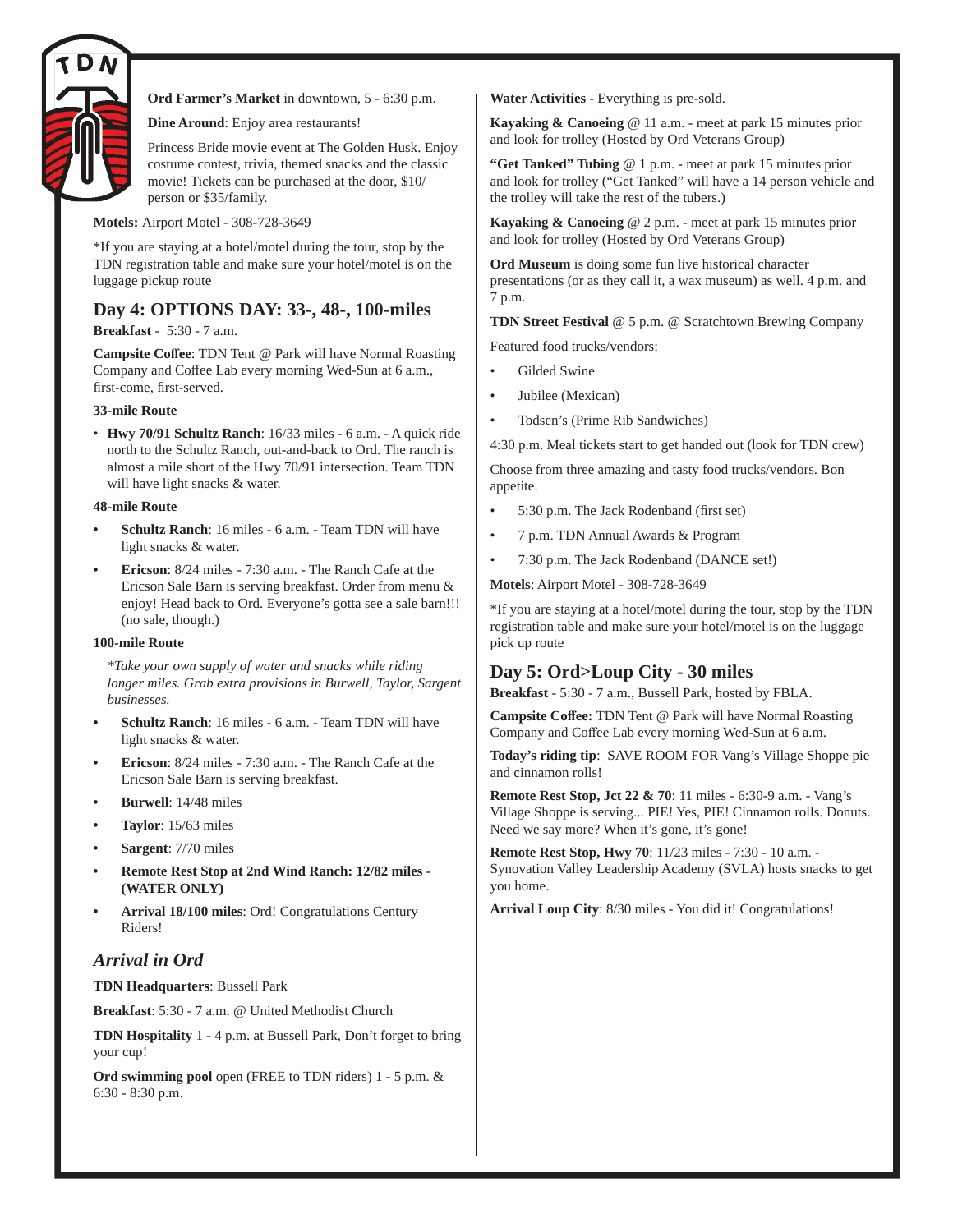

# *The Rich & Susan Rodenburg Spirit Award*

The Spirit Award is given annually during the last evening of the tour at the TDN Awards Banquet. It was created by a group of distinguished gentlemen from Kansas City, so fondly named Team Spirit, to inspire others to spread joy, humor and kindness during Tour

de Nebraska. It is a traveling award in that the Team so honored must return on tour the following year to choose the next worthy recipient. The award itself is a roadkill cup mounted on a stylish wooden plaque.

The Team Spirit Award is based on the following behavior categories (of course these have been amply demonstrated by Team Spirit):

S is for stamina: ride with ease and/or speed (considering age, conditioning, equipment)

P is for personality: make acquaintances with other tour members, with town folk, and with local officials such as police, newspapers, mayors etc.

I is for inspiration: sing, gleeful gestures, and encourage other riders

R is for roughing-it: tent in any weather, enjoy the heat-distance, and ride with delight in the rain

I is for interest: wear distinctive jerseys, team hats, or bestow objects of fun such as ice cream bars, pins, noise makers

T is for tipping: one or both of these sub-areas merit considerations – tip the mug, shot class, tumbler and/or provide tips to other riders on how to bask in Nebraska and relish the experience – point out good stops along the way (pie, food, shade), must see sites, local color, or impromptu swimming, volleyball, face painting, etc.

#### **Past Team Spirit Award Winners**

- Zoo Bar Team: Paula Lowe and Gayle Resh
- Mike and Karen Smith
- Susan and Rich Rodenburg, TDN organizers
- Team Bike Me (Dept. of Roads), Jim Ferguson
- Team Spirit of Kansas City: Jim Nixon, Dale Basham, Mike Rimmer, etc. al
- Chip Hackley
- Motel Torell
- Team Nurses: Sharon Hagelgantz & Jennie Burianek
- Corey Collins
- Jan Keplinger
- Team ZooMen
- Robert Pewthers
- Alisa and Bruce Sandahl
- Albert Maxey, Sr.
- DiAnn White
- Clayton Streich and Ray Stevens
- Team Husker: Rhonda Revelle & Diane Miller
- Coreen Frasier
- Team Downtown YMCA: David Hill, Tammy Walter, Shari Rosso
- Karen Griffin and David Wood
- Team 1935: Kay Corell and Bill Utley
- Doug Weishahn and Arnold Hottovy
- Cycle Works Team: Kris Sonderup, Rick Dockhorn, Josh Vapenik and Andy Pedley
- Kathey Harouff
- Anita Gonzales and grandsons, Landyn Van Sickle, Nico Van Sickle and Don Russell

#### **TDN Team Award Winners**

| 2014: Dundee Chain Gang                                 | 2017: Team Just Sayin' |
|---------------------------------------------------------|------------------------|
| 2015: Dundee Chain Gang                                 | 2018: Team Just Sayin' |
| 2016: Team Just Sayin'                                  | 2019: Team Just Sayin' |
| 2021: 1) Team Just Sayin' 2) Spoken Out Loud (3) Coffee |                        |
| Club Cruisers                                           |                        |

# **TDN GRAVEL ADVENTURE**

Rick Dockhorn and Matt Hopken helped plan and organize a wonderful gravel adventure to Bootleg Brewery. Thank you Rick and Matt! You are awesome!

Doty and Ron are the owners of Bootleg that are hosting us! Please extend your thanks to each of them. For 6 p.m. supper, Doty is making pulled pork sandwiches, cole slaw and potato salad. TDN is hosting two (2) Bootleg drinks per person. Cabins 4 & 5 are available for showers. Breakfast is at 6 a.m. and will include hot coffee and homemade cinnamon rolls. Wheels up for Ord on Saturday morning no later than 7:30 a.m.

Gravel SAG: Mike McGrath 501-765-9945

Please welcome and thank Mike for volunteering to support you and his family that are doing the ride!

Mike will be in a truck and have cell phone, water, snacks, fruit, first aid kit and a "gravel kit" provided by Matt Hopken. He will lag behind the group and be available via cell if you need anything as he tracks your group. Rick Dockhorn will be on-site and will have "snacks" and a cooler of drinks.Oh, and yes, your gear will be SAG'ed. During check in, please ask for the extra wristband that will denote your bags are going to Bootleg. On

Friday morning, plan on dropping off those bags in the "small" Penske. On Saturday morning, drop your luggage in front of Bootleg Brewery and we will pick up.

Gravel riders only: If you have not paid for the \$30 gravel shower/meal package, please pay at check in.

Gravel riders that are sleeping in the cabin: I have authorized a few to sleep in the cabins per special request and my approval. If you have not paid \$25, please pay at check in.

# **GRAVEL MAPS ARE AVAILABLE FOR DOWNLOAD IN RIDEWITHGPS ONLY.**

To download the maps to your Garmin or GPS device, below are instructions:

- Link to help page: https:// ridewithgps.com/help/ mobile-app-experiences/#gps-device
- There is no easy way to do this in the field. Its best served by doing this ahead of time before you leave for the event.

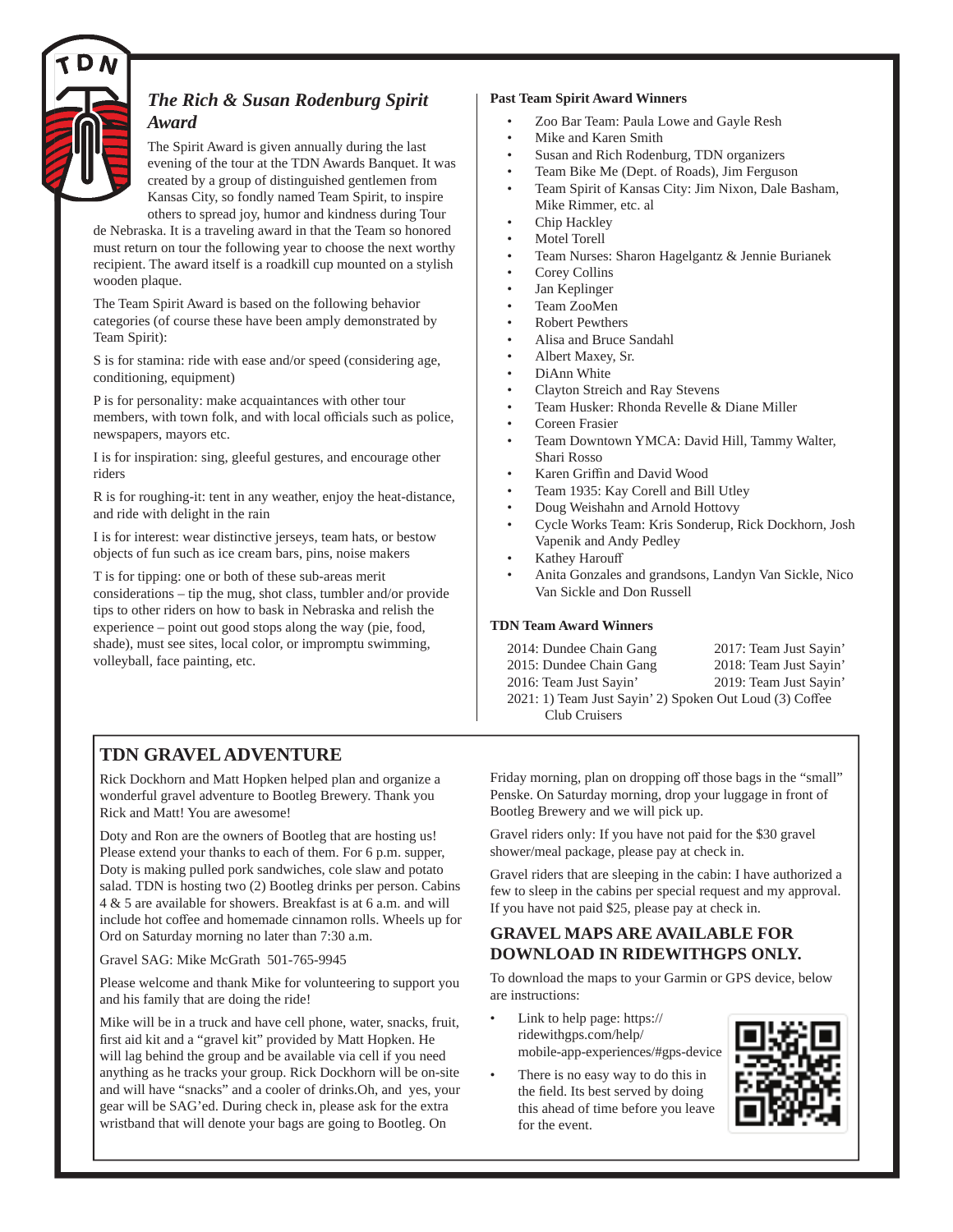

## **Day 1 - Loup City to Broken Bow, 45 miles**

**Routes**: 1st number is distance, 2nd number is total distance of daily route

**Remote Stop: 8 miles** - 7 - 9:30 a.m. - The Arcadia Booster Club welcomes you with light snacks - Oatmeal energy bites- lots of different flavors to try! Trail mix, Gatorades, water. Free will donation.

**Arcadia: 6/17 miles** - 8 - 10 a.m. - Forged in Faith Ministry is partnering with Fields of Provisions Farmer's Market to host riders at 145 N. Hastings. Homemade kolaches, nut rolls, biscotti, fruit bars, gluten-free cinnamon rolls, & more! Forged In Faith Oak Ministries will serve homemade biscuits & sausage gravy, vegan/vegetarian breakfast items, water & lemonade. WOW!

Shade & additional restrooms in Arcadia's park, 1 block from the rest stop along the river. Visit Carnegie Library & Veteran's Memorial Park in the center of town. Don't miss the murals & historical markers on each end of town. Special music from 9-10 a.m. by Madi Dodson. Free-will donations go to fund retreats and ministry operations.

**Westerville: 14/31 miles** - 10 - 11:30 a.m. - Team TDN will meet you with snacks to fuel you on to Broken Bow.

**Arrive Broken Bow: 14/45 miles** - You made it! Day 1, CHECK!

**Remote Stop 8 miles | Arcadia 6/17 | Westerville 14/31 | Broken Bow 14/45 miles**

#### Day 1 Cue Sheet

| <b>Start</b> | Start of route                     |       |
|--------------|------------------------------------|-------|
| Straight     | Continue onto 474th Ave            | 0.36  |
| Right        | Turn right onto NE-58 W            | 1.83  |
| Left         | Turn left onto NE-70 W             | 10.53 |
| Right        | Turn right onto US-183 N           | 30.63 |
| Left         | Turn left onto NE-70 W             | 31.65 |
| Right        | Turn right onto NE-2 W/NE-92 W     | 43.72 |
| Right        | Turn right onto S 9th Ave          | 44.96 |
| Right        | Turn right onto N E St/Memorial Dr | 45.46 |
| Right        | Turn right onto N 8th Ave          | 45.52 |
| End          | End of route                       | 45.55 |

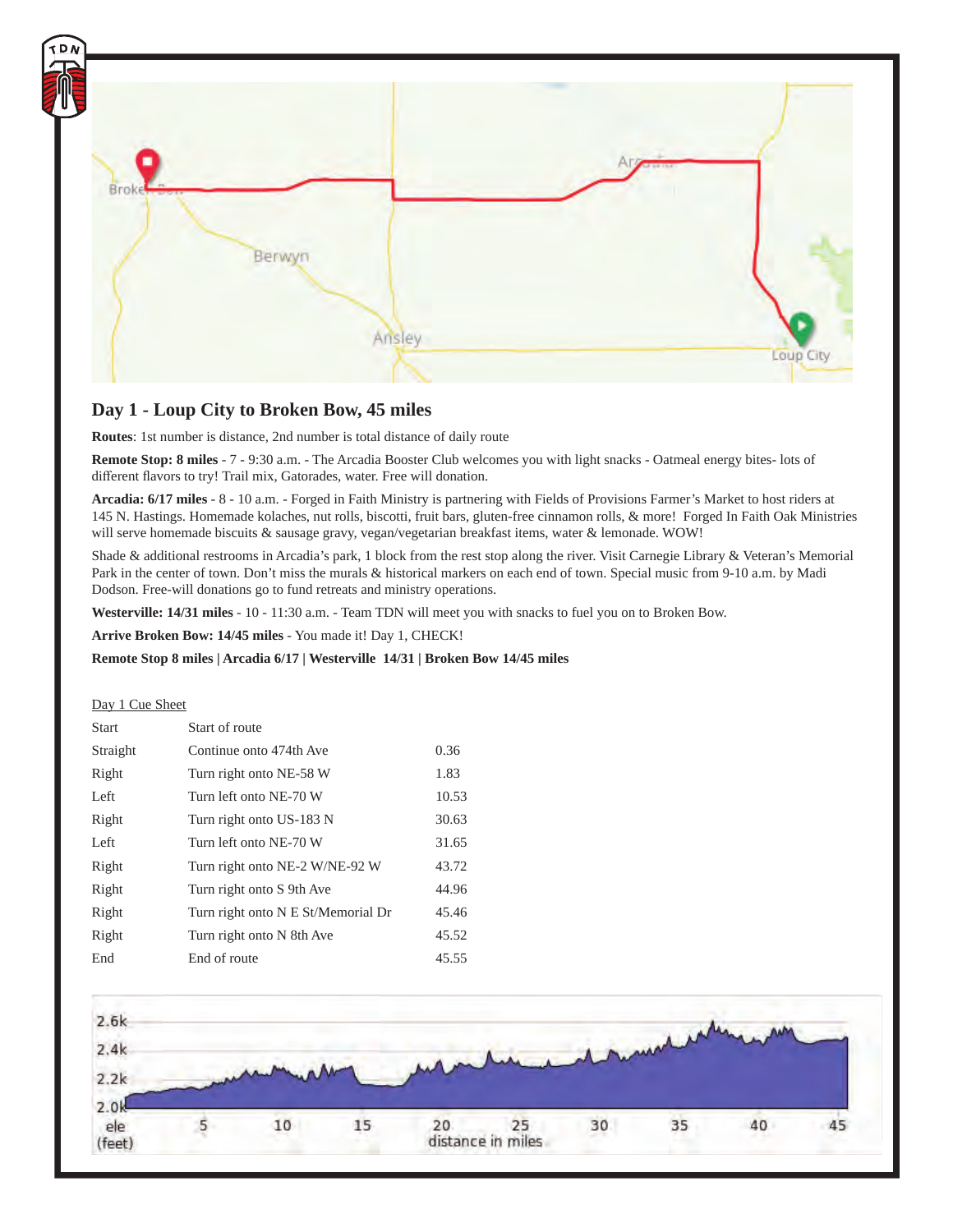

# **Day 2 - Ride Around Broken Bow, 57 miles**

**Remote Stop at Hwy 70/58: 10.25 miles** - 6:30 - 8:30 a.m. - Callaway Market hosts us at the top of "Democrat Hill," on Callaway Road at the intersection of Meadowlark Lane. Bottled water, Gatorade, energy bars, apples, oranges & bananas. – Free will donation.

**Callaway: 12/22 miles** - 7:30 - 10+ a.m. - The Callaway Chamber welcomes TDN at the mini-park, Kimball St. & Grand Ave. Play games, rest, mix and mingle.

History: Visit Seven Valley's Historical Society Museum: 100 North Grand Ave. Pioneer history & memorabilia. Open from 8 am noon. First Custer County Courthouse, the original log cabin, built in 1878, @Morgan Park, 1/2 block north/1 block east of museums. A must see!

Cool off! Callaway Public Schools, open 7 a.m., 110 North Needham Ave. Restrooms, water & wifi, AC. More restrooms at Morgan Park. Callaway Community Center, 200 West Kimball Street, (1 block west of downtown) large indoor area open for cooling off, restrooms.

**Oconto:** 14/36 miles - 8:30 - 11:30 a.m. - United Methodist Church hosts riders with light snacks at the Oconto Community Hall, 6th & Grand. Water, cookies, & veggies. Take a selfie at the Oconto Sculpture Garden, post & tag @tourdenebraska!

**Remote Rest Stop at Hwy 790/21**: 11/47 miles - 10 a.m. - 1 p.m. - Team TDN will recharge you for the last 11 mi.to Broken Bow!

**Arrive in Broken Bow: 10/57 miles** - Back home again!

**Remote Stop Hwy 70/58: 10.25 miles | Callaway 12/22 | Oconto 14/36 | Remote Rest Stop Hwy 790/21 11/47 | Broken Bow 10/57**

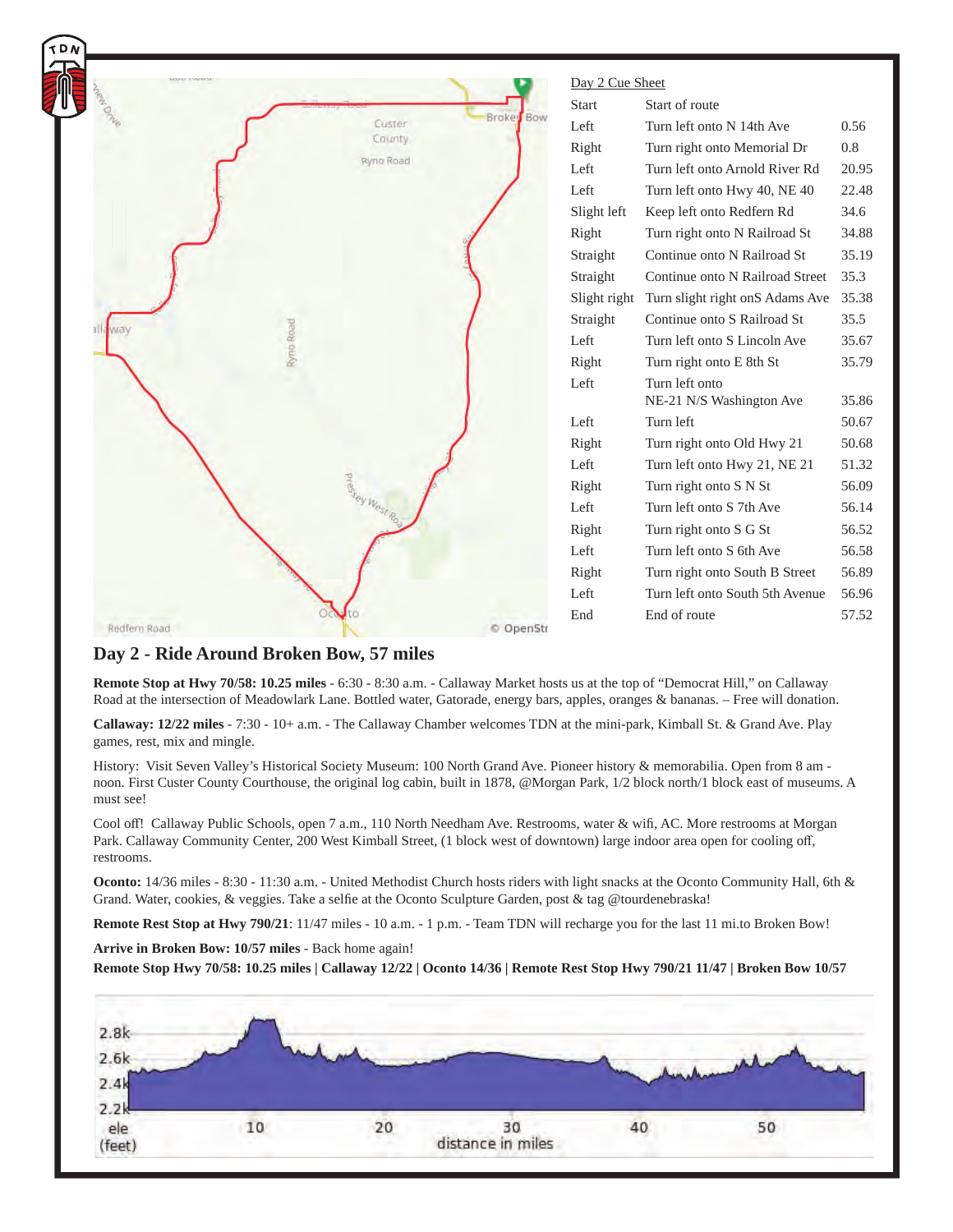

#### Day 3 Cue Sheet

| Start        | Start of route                       |       |
|--------------|--------------------------------------|-------|
| Right        | Turn right onto N 9th Ave            | 0.03  |
| Right        | Turn right onto Paulsen Rd           | 1.22  |
| Left         | Turn left onto Airport Rd            | 1.47  |
| Slight Right | Keep right onto Round Valley Road    | 4.09  |
| Left         | Turn left onto US-183 N              | 27.07 |
| Left         | Turn left onto East Main St          | 28.36 |
| Right        | Turn right onto Sargent Ord Rd       | 32.36 |
| Right        | Turn right onto 458 Rd               | 33.27 |
| Sharp Right  | Turn sharp right onto Sargent Ord Rd | 33.4  |
| Right        | Turn right onto Bussell Park Rd      | 54.28 |
| End          | End of route                         | 54.54 |

#### **Day 3 - Broken Bow to Ord, 55 miles**

**Remote Rest Stop**: 15 - 6:30 -8:30 a.m. - Team TDN starts the day off for you at the Round Valley Schoolhouse with breakfast bars & donuts.

**Sargent**: 13/28 - 7 - 11 a.m. - Welcome to the Chokecherry Capital of Nebraska! Ride to the City Park, Hwy. 183 & Main Street. Enjoy a variety of snacks, cinnamon rolls & energy bars. Our pool needs repairs! Your donations go towards the cause.

**National Hall**: 15/43 - 9 a.m. - 1:30 p.m. - Might be early, but you have miles ahead. Have an early LUNCH! Sloppy Joes, Sloppy Joe/Baked Potato (GF), Baked Potato/Beans, chips, Snack bag celery/carrots, Kolaches! Cookies! Morning Glory Muffin (GF/V). Water, iced tea, Gatorade.

The National Hall was built in 1909 & is listed on the National Register of Historic Places. Served as a meeting hall for the Czech community.

**Ord: 12/55 miles** - Welcome to Ord!

**Remote Stop 8 miles | Arcadia 6/17 | Westerville 14/31 | Broken Bow 14/45 miles**

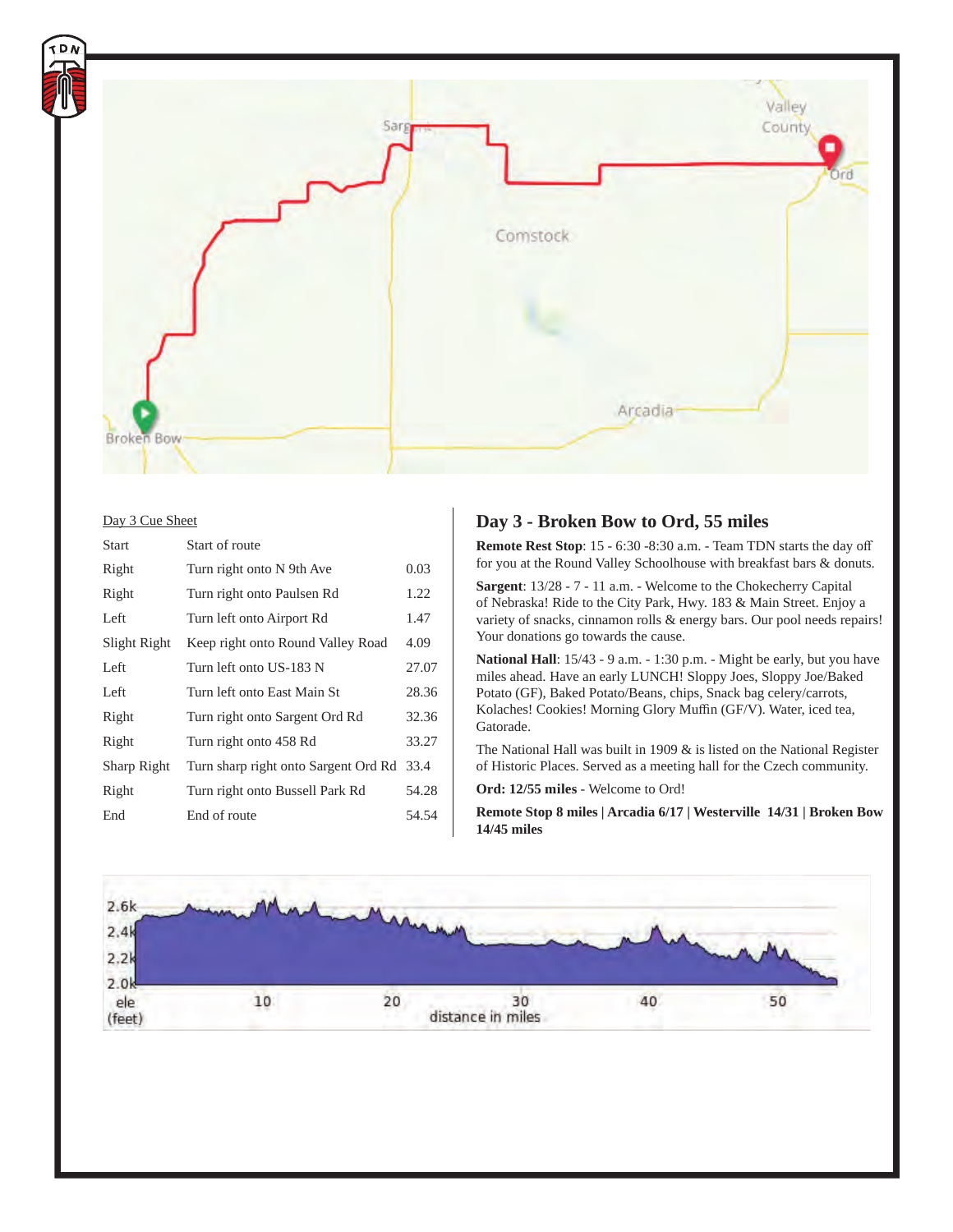

# **Day 4 "OPTION DAY" 30-MILE, 48-MILE ROUTES**

**Breakfast** - 5:30 - 7 a.m.

**Campsite Coffee: TDN Tent @ Park will have Normal Roasting** Company and Coffee Lab every morning Wed-Sun at 6 a.m., first-come, first-served.

**Heat Scheduling**: PLEASE DO NOT leave before 5:30 a.m. Rest stops are scheduled based on departure time. If you leave before 5:30 a.m., be prepared with extra water & food.

#### **33-mile Route**

**Hwy 70/91 Schultz Ranch: 16/33 miles** - 6 a.m. - A quick ride north to the Schultz Ranch, out-and-back to Ord. The ranch is almost a mile short of the Hwy 70/91 intersection. Team TDN will have light snacks & water.

#### **48-mile Route**

**Schultz Ranch: 16 miles** - 6 a.m. - Team TDN will have light snacks & water.

**Ericson: 8/24 miles** - 7:30 a.m. - The Ranch Cafe at the Ericson Sale Barn is serving breakfast. Order from menu & enjoy! Head back to Ord. Everyone's gotta see a sale barn!!! (no sale, though.)

#### **Start of 33-mile route**

| Right | Turn right onto G St/Hwy 70 | 0.18  |               |                  |                   |    |    |    |
|-------|-----------------------------|-------|---------------|------------------|-------------------|----|----|----|
| Right | Turn right to stay on G St  | 0.25  | 2.2k          |                  | my min            |    |    |    |
| Right | Turn right onto N 19th St   | 0.44  | 2.1k          |                  |                   |    |    |    |
| Left  | Turn left onto G St         | 0.46  | 2.0k          |                  |                   |    |    |    |
| End   | End of route                | $32+$ | ele<br>(feet) | 10 <sub>10</sub> | distance in miles | 20 | 25 | 30 |

 $v = 1$ 

Haskell Creek Avenu

Ord

lighway=70/91

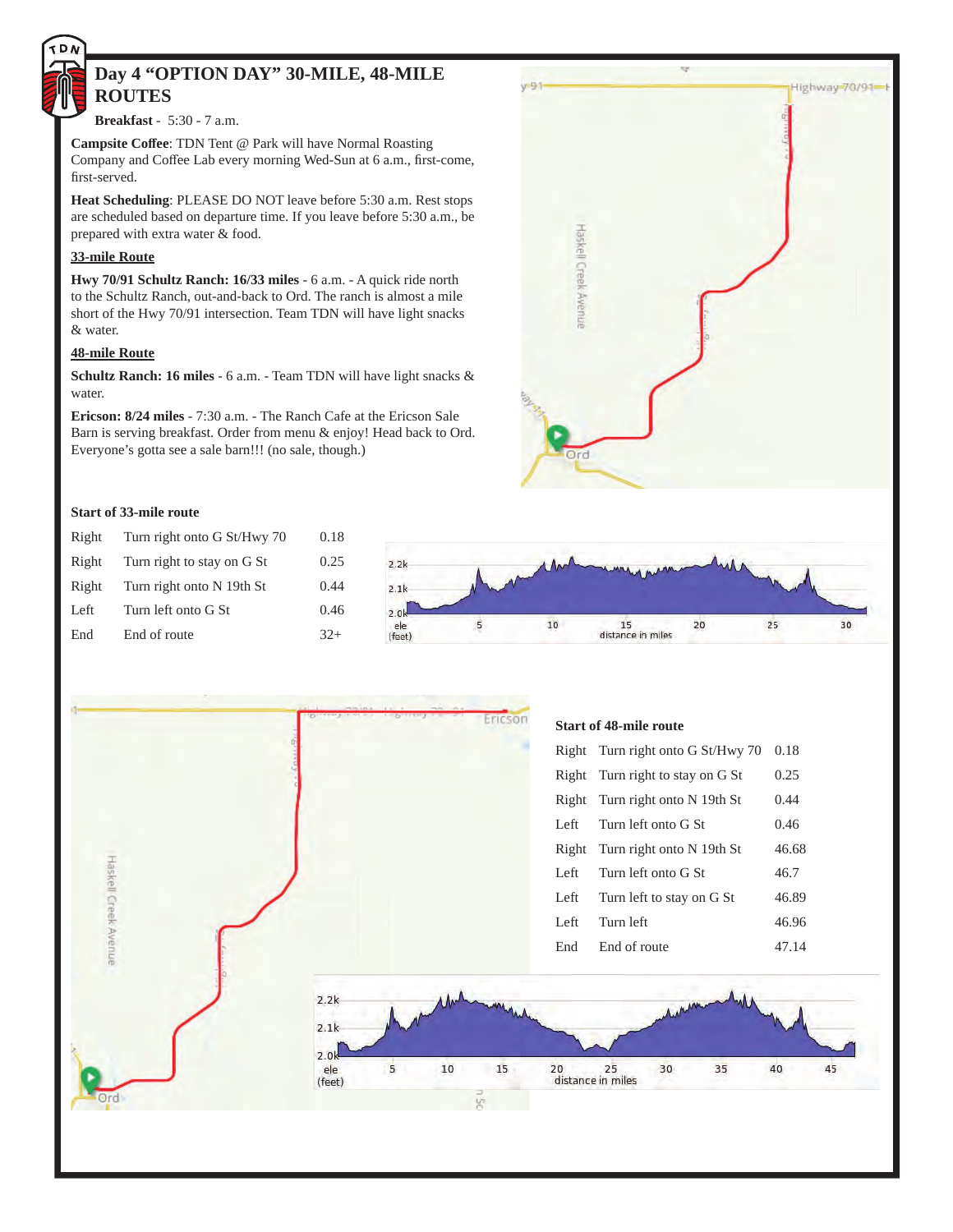# $D$

# **Day 4 "OPTION DAY" 100-MILE ROUTE**

Take your own supply of water and snacks while riding longer miles. Grab extra provisions in Burwell, Taylor, Sargent businesses.

**Schultz Ranch: 16 miles** - 6 a.m. - Team TDN will have light snacks & water.

**Ericson: 8/24 miles** - 7:30 a.m. - Ranch Cafe at Ericson Sale Barn

**Burwell: 14/48 miles Taylor: 15/63 miles Sargent: 7/70 miles Remote Rest Stop, 2nd Wind Ranch: 12/82 miles - (WATER ONLY) Arrival 18/100 miles: Ord!** Congratulations Century Riders!

|       | <b>Start of 100-mile route</b>              | <b>Distance</b> | <b>Elevation</b> |  |
|-------|---------------------------------------------|-----------------|------------------|--|
| Right | Turn right onto G St/70                     | 0.08            | 2046.59          |  |
| Right | Turn right to stay on G St                  | 0.14            | 2051.84          |  |
| Right | Turn right onto N 19th St                   | 0.33            | 2050.85          |  |
| Left  | Turn left onto G St.                        | 0.36            | 2051.84          |  |
| Right | Turn right onto NE-70 E<br><b>NE-91 E</b>   | 16.67           | 2138.45          |  |
| Right | Turn right onto Michigan Ave                | 23.14           | 2034.12          |  |
| Left  | Turn left onto Central Ave                  | 23.39           | 2026.9           |  |
| Right | Turn right onto Michigan Ave                | 23.66           | 2026.9           |  |
| Left  | Turn left onto NE-70 W/<br><b>NE-91 W</b>   | 23.92           | 2034.12          |  |
| Left  | Turn left                                   | 44              | 2339.57          |  |
| Left  | Turn left onto NE-91 W                      | 44.1            | 2339.57          |  |
| Left  | Turn left                                   | 46.98           | 2143.04          |  |
| Left  | Turn left onto NE-91 W/<br>N State Hwy 11 S | 47.13           | 2143.04          |  |
| Right | Turn right onto G St                        | 47.78           | 2171.26          |  |
| Left  | Turn left onto S 8th Ave                    | 48.31           | 2174.87          |  |
| Right | Turn right onto NE-91 W                     | 49.14           | 2181.1           |  |

|          |                                    | <b>Distance</b> | <b>Elevation</b> |
|----------|------------------------------------|-----------------|------------------|
| Right    | Turn right onto US-183 N           | 62.03           | 2308.4           |
| Right    | Turn right onto Charles St         | 62.84           | 2275.59          |
| Left     | Turn left onto US-183 S/<br>3rd St | 62.97           | 2275.59          |
| Left     | Turn left onto E Main St.          | 71.88           | 2314.96          |
| Straight | Continue onto Airport Rd           | 72.37           | 2313.98          |
| Straight | Continue onto Ord Rd               | 73.41           | 2310.7           |
| Straight | Continue onto Sargent Ord Rd       | 74.36           | 2312.34          |
| Right    | Turn right stay on Sargent Ord Rd  | 75.89           | 2349.08          |
| Straight | Continue onto Ord Rd               | 76.8            | 2310.04          |
| Straight | Continue onto Sargent-Ord Rd       | 82.69           | 2323.82          |
| Left     | Slight left onto Sargent Rd        | 84.58           | 2343.83          |
| Straight | Continue onto Sargent-Ord Rd       | 85.68           | 2361.88          |
| Straight | Continue onto Dane Creek Rd        | 97.48           | 2057.41          |
| Right    | Turn right onto Bussell Park Rd    | 97.68           | 2051.18          |
| Left     | Turn left onto G St.               | 97.95           | 2042.65          |
| Right    | Turn right                         | 98.06           | 2046.59          |
| End      | End of route                       | 98.15           | 2045.93          |